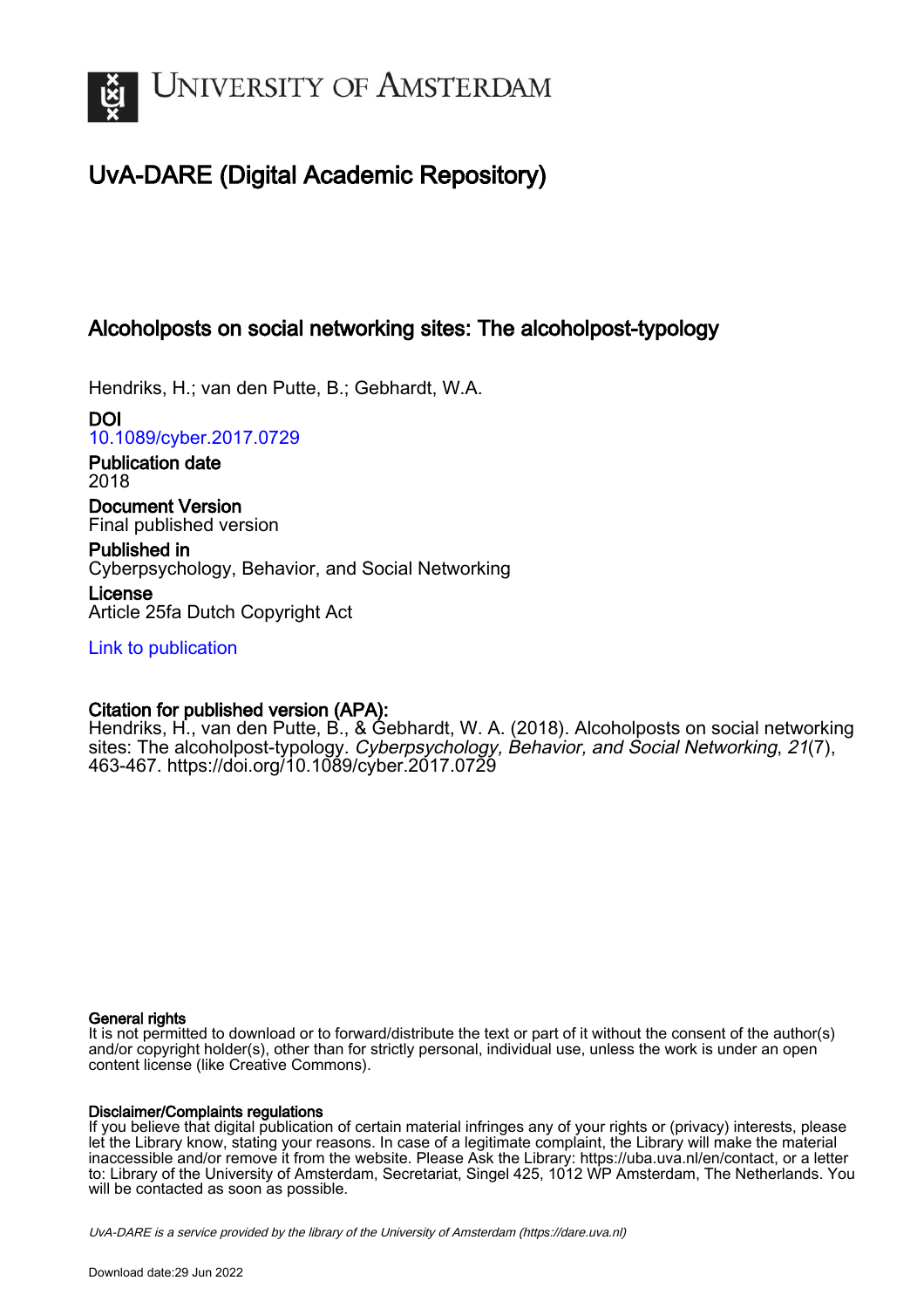# Alcoholposts on Social Networking Sites: The Alcoholpost-Typology

Hanneke Hendriks, PhD,<sup>1</sup> Bas van den Putte, PhD,<sup>1,2</sup> and Winifred A. Gebhardt, PhD<sup>3</sup>

#### Abstract

Young people frequently display alcohol-related posts (''alcoholposts'') on social networking sites such as Facebook and Instagram. Although evidence exists that such posts may be linked with increases in alcohol consumption, hardly any studies have focused on the content of such posts. This study addresses this gap by applying and extending the alcoholpost-typology previously proposed by Hendriks, Gebhardt, and van den Putte. A content analysis assessed the extent to which alcoholposts were displayed on Facebook and/or Instagram profiles of young participants ( $12-30$  years;  $N=192$ ), and which type of alcoholpost these posts most strongly resembled. Moderate alcoholposts (e.g., in which alcohol was in the background) were most often posted. At times, textual alcoholposts and commercial alcoholposts were also displayed; however, extreme posts (e.g., about drunk people or drinking-games) were almost nonexistent. These findings confirm the previous results by Hendriks et al. that moderate posts are more frequently posted than extreme posts. This could imply that positive associations with alcohol consumption are more visible on social media than negative associations, potentially leading to an underestimation of alcohol-related risks.

Keywords: social networking sites, alcoholposts, alcoholpost-typology

#### Introduction

 ${\bf A}$  LTHOUGH ALCOHOL USE and binge drinking have been<br>consistently linked with adverse consequences,<sup>1</sup> many young people regularly engage in these behaviors.<sup>2</sup> For example, Hibell et al. $3$  showed that 43 percent of college students engaged in binge drinking at least once a month (for similar findings, see  $\text{Refs.}^{4,5}$ ). On social networking sites, such as Facebook and Instagram, this pervasiveness of alcohol consumption is becoming increasingly apparent. That is, recent studies have shown that young people frequently display alcohol-related posts (''alcoholposts'') on social media, with percentages of people posting alcoholposts varying from 36 to 96 percent.<sup> $6-8$ </sup> Recent evidence suggests that posting alcoholposts has become part of young peoples' daily social lives<sup>9</sup> and is integrated in young peoples' drinking cultures.<sup>10</sup>

Alcoholposts on social media have been related to actual drinking behaviors. For example, Boyle et al. $<sup>11</sup>$  showed that</sup> when young people posted more alcoholposts on social networking sites, this led to increased alcohol consumption 6 months later (for similar findings, see Ref.<sup>12</sup>). Furthermore, the ''Neknomination Challenge'' (i.e., alcoholposts in which young people challenge each other to drink a lot), which took place in 2014 on Facebook, was related to several alcohol-related deaths according to media reports. $^{13}$  Given these potentially severe negative consequences of alcoholposts, it is important to understand the exact content of what people are posting. Unfortunately, almost no previous research provides in-depth knowledge about the content of alcoholposts. This study addresses this gap by applying and extending the alcoholpost-typology (APT) proposed by Hendriks et al.<sup>14</sup>

#### Content of alcoholposts

Some studies have tried to distinguish between posts focused on ''normal'' alcohol use and those focused on ''intoxication."<sup>5–8,15</sup> However, more in-depth knowledge about what type of alcoholposts are often placed is not readily available. A recent exception is a study by Hendriks et al. $^{14}$ who distinguished between four types of alcoholposts. That is, based on pilot studies, they asked to what extent young people posted (1) posts in which alcohol is ''accidently'' in

463

<sup>&</sup>lt;sup>1</sup>Amsterdam School of Communication Research, University of Amsterdam, Amsterdam, Netherlands.<br><sup>2</sup>Trimbos Institute, Netherlands Institute for Mental Health and Addiction, Utrecht, Netherlands.

<sup>&</sup>lt;sup>3</sup>Health, Medical and Neuropsychology Unit, Institute of Psychology, Leiden University, Leiden, Netherlands.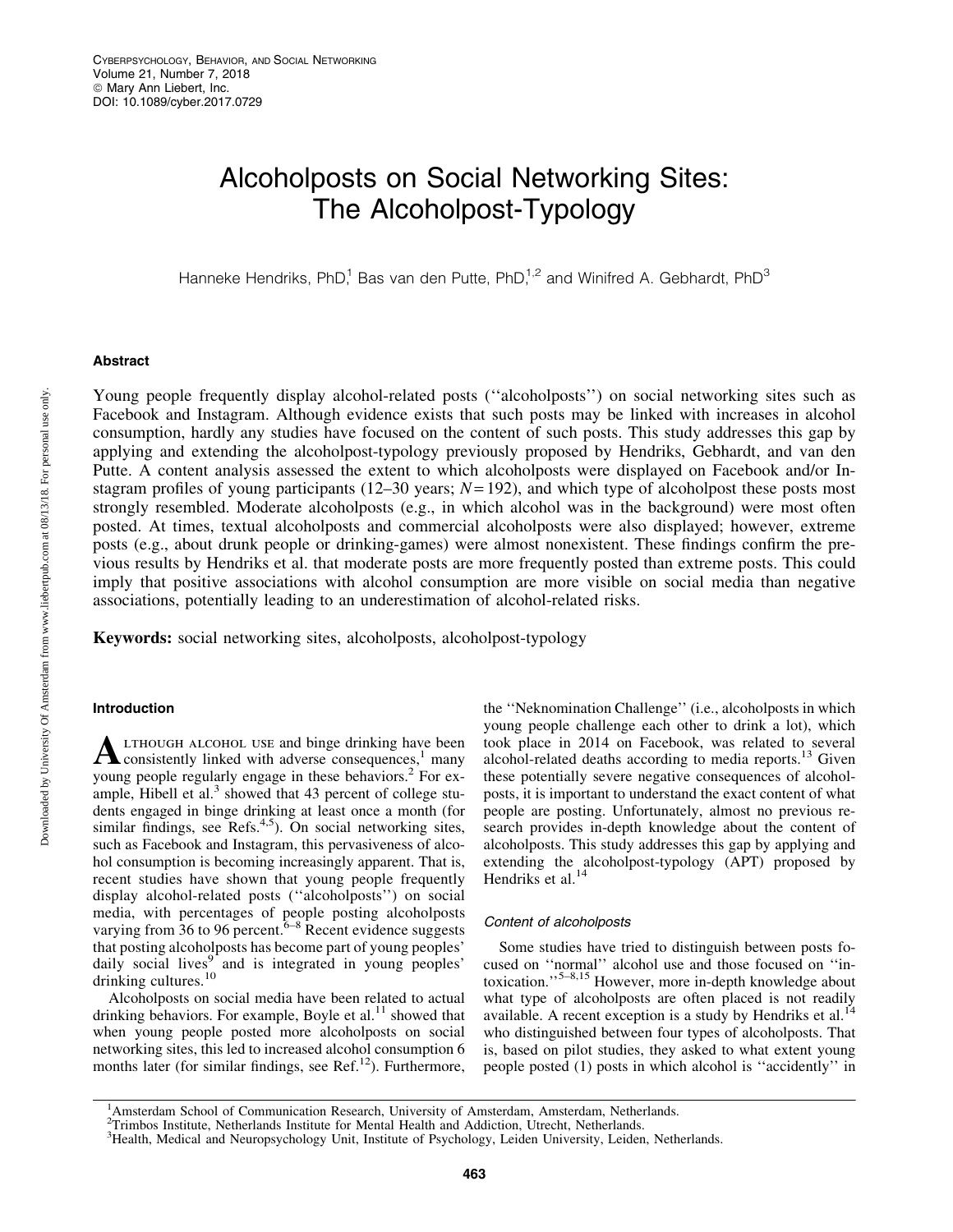the image, for example, a photo of a dinner or party in which alcoholic beverages are on the table (*alcohol-in-background post*); (2) posts in which alcohol is the focus of the post, for example, a close-up of a beer on a beach (*alcohol focus post*); (3) posts in which someone is shown who is intoxicated or drunk (*drunken post*); and (4) posts in which drinking-games are displayed (*drinking-game post*). This study revealed that young people say they mainly post more moderate posts (such as post 1 and to a lesser degree post 2) and do not post more extreme posts (such as posts 3 and 4). This suggests that the more positive sides or alcohol consumption (e.g., having fun at a party) is often shown online, but the more negative sides (e.g., vomiting or getting hurt) are less often displayed. This could potentially lead to an underestimation of the risks of alcohol consumption.

This study aims to apply and extend the findings of the study by Hendriks et al.<sup>14</sup> that was based on questionnaire data, by doing a content analysis of profiles on Facebook and Instagram. Moreover, to test a more complete typology of alcoholposts, two more types were tested. That is, given recent studies on the presence of alcohol advertisements on social media, $16,17$  we tested to what extent young people displayed (post 5) commercialized alcoholposts, such as a post by Heineken (*commercial post*). Furthermore, to examine whether alcoholposts are mainly pictures or texts,<sup>15</sup> we also tested the extent to which (post 6) written posts about the consequences of alcohol use were displayed (*textual post*). For an overview of these six types, see Table 1.

#### Materials and Methods

#### Participants and design

This study was part of a larger data collection in which 561 participants (who were approached by the research company *I&O Research*) completed a survey. These participants were asked whether we could also access their Instagram and Facebook profiles (i.e., the most popular social networking sites among adolescents and young adults<sup>18</sup>). In total,  $192$ participants agreed to give access to their profiles and were analyzed in this study ( $M_{age} = 20.64$ ,  $SD_{age} = 4.68$ , 132 women and 54 men<sup>a</sup>). All participants  $(N=192)$  were high school students  $(n=55)$  or college students  $(n=137)$  in Netherlands and had a Facebook profile (*n* = 176) and/or an Instagram profile  $(n=85)$ .

#### Procedure

By accepting a friend request by a research profile on Facebook and/or Instagram, participants provided the researchers access to all their posts. Participants were informed that all personal information would be removed or obscured from the posts. Screenshots were made of all profiles for the period of 1 year (i.e., April 2015–April 2016). For participants <18 years, consent was asked of the parents as well as the participants themselves. The university's ethics committee approved this study.

#### Content analysis

Codebook development and procedure. Coders were trained in three sessions guided by the first author, during which example profiles were coded and inconsistencies and problems were discussed. After this, all profiles were coded. During the coding process, coders coded 10 percent of the same profiles (5 percent at the start of the coding process and 5 percent at the end to reduce coder drift) to assess coder reliability (i.e.,  $\alpha = 0.63 - 0.99^b$ ). When coders were unsure how to code a post, this was discussed with the first author after which a choice for coding was made.

#### Coding variables

*Occurrence and frequency.* Coders needed to code the profiles by scrolling through the screenshotted timelines and by looking at each post. An alcoholpost was defined as ''a post about alcohol, or in which alcohol is visible.'' Coders coded whether there was an alcoholpost visible on the profile (i.e., occurrence: no/yes), and if so, how many they identified (i.e., frequency). If at least one alcoholpost was identified, the coder was instructed to code for each post the type of post.

*Type of alcoholpost.* Coders had to indicate whether the alcoholpost resembled one of six categories. This typology was an extended version on the typology by Hendriks et al.<sup>14</sup> and described six types of alcoholposts by showing a typical example of such a post, including an explanation, see Table 1.

#### **Results**

#### Occurrence and frequency of alcoholposts

On Facebook  $(n=176)$ , 90 participants had at least one alcoholpost on their profile (51 percent). On Instagram  $(n=85)$ , this was 28 percent (24 participants). Of those participants who had at least one alcoholpost on their profile, the average number of alcoholposts was five on Facebook  $(M=5.02, SD=6.32)$  and four on Instagram  $(M=3.91,$  $SD = 4.21$ ). To analyze the types of alcoholposts, we studied all alcoholposts that were found on Facebook  $(n=442)$  and Instagram  $(n=94)$ .

#### Type of alcoholposts

On Facebook, most alcoholposts (*n* = 275, 62.2 percent) resembled the *alcohol-in-background* post. The *alcoholfocus* post was to a lesser degree also common  $(n=113, 25.6)$ percent). No one posted a *drunken* post (*n* = 0, 0 percent) and almost no one (*n* = 2, 0.5 percent) posted about *drinkinggames*. The newly tested posts, that is, *textual* posts (*n* = 32, 7.2 percent) and *commercial* posts (*n* = 20, 4.5 percent), were displayed more often than the *drinking-game* and *drunken* posts, but less often than the *alcohol-in-background* and *alcohol-focus* posts.

Similarly, on Instagram, the *alcohol-in-background* and *alcohol-focus* posts were also posted most frequently. However, in contrast with Facebook in which the *alcohol-inbackground* posts were more often displayed than the *alcohol-focus* posts, on Instagram, the *alcohol-inbackground* ( $n = 43, 45.7$  percent) and *alcohol-focus* ( $n = 46$ , 48.9 percent) were posted almost as often. Furthermore, five *textual* posts were found  $(n=5, 5.3$  percent). *Drunken* posts, *drinking-game* posts, or *commercial* posts were not found on Instagram  $(n=0, 0$  percent) (see also Table 2).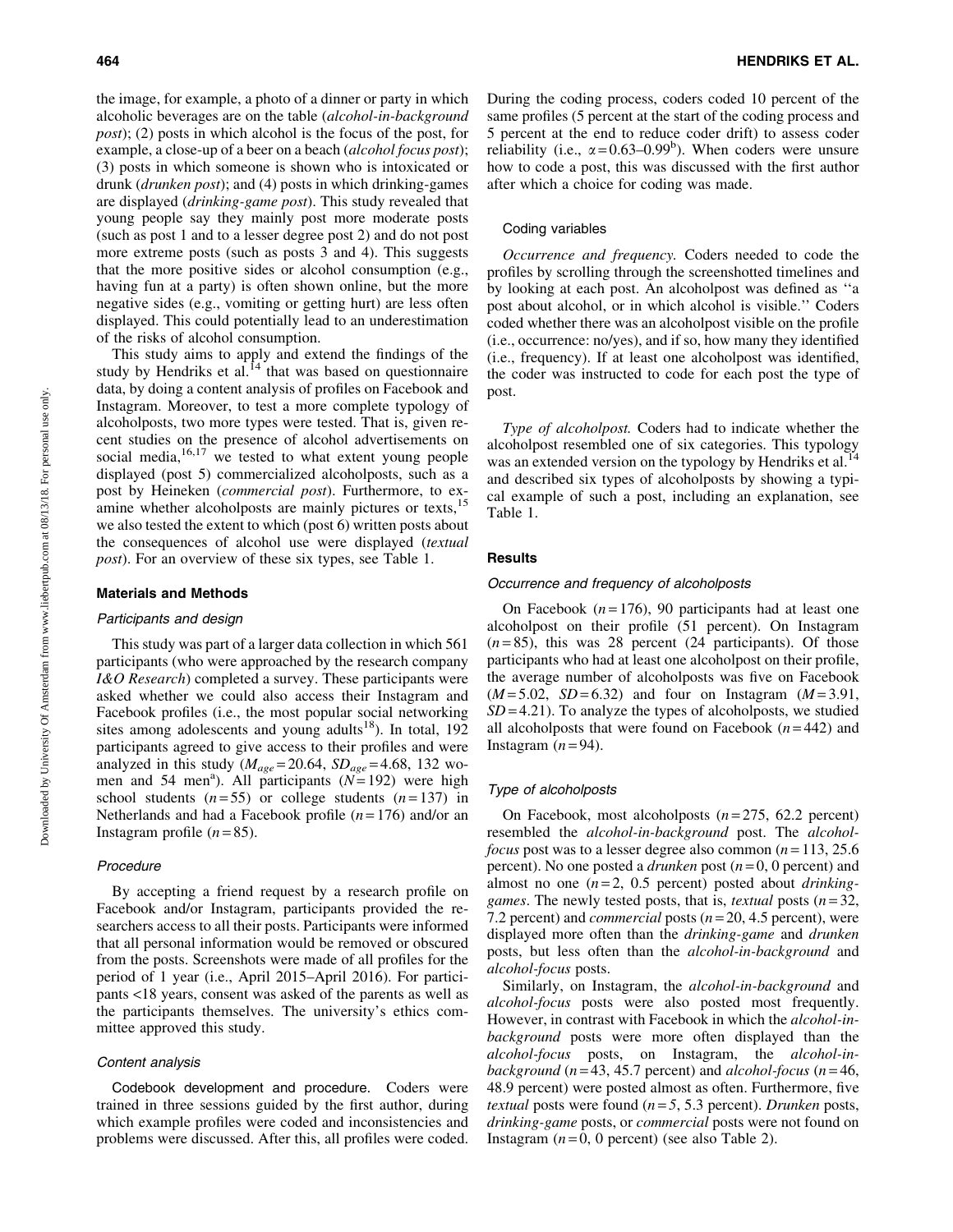Downloaded by University Of Amsterdam from www.liebertpub.com at 08/13/18. For personal use only. Downloaded by University Of Amsterdam from www.liebertpub.com at 08/13/18. For personal use only

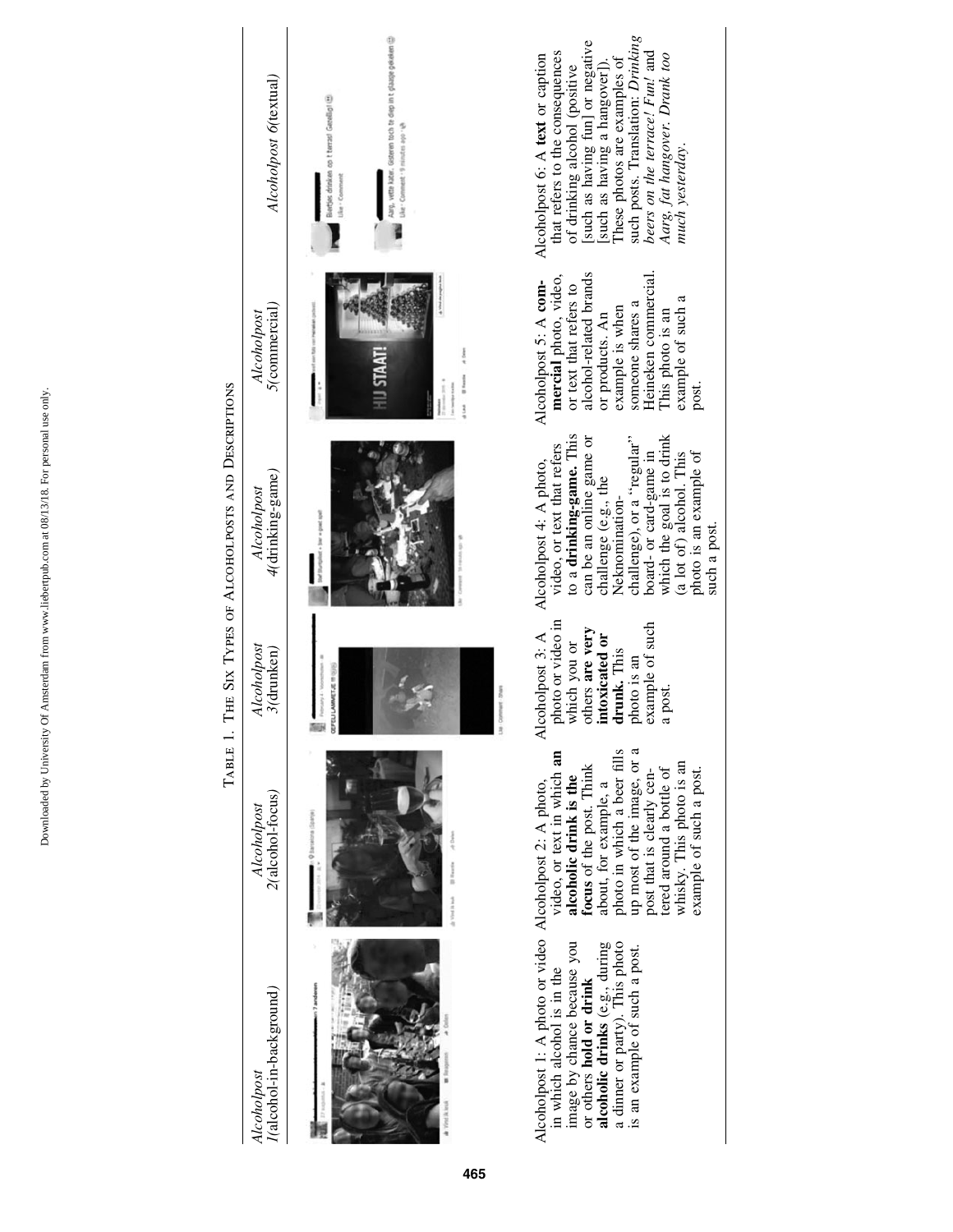TABLE 2. FREQUENCIES AND PERCENTAGES of the Six Types of Alcoholposts Found ON FACEBOOK  $(N=442)$  and Instagram  $(N=94)$ 

|                                          | Facebook                    |      | Instagram |      |
|------------------------------------------|-----------------------------|------|-----------|------|
|                                          | n                           | $\%$ | n         | $\%$ |
| Alcoholpost 1<br>(alcohol-in-background) | 275                         | 62.2 | 43        | 45.7 |
| Alcoholpost 2 (alcohol focus)            | 113                         | 25.6 | 46        | 48.9 |
| Alcoholpost 3 (drunken)                  | $\theta$                    | 0.0  | $\theta$  | 0.0  |
| Alcoholpost 4 (drinking-game)            | $\mathcal{D}_{\mathcal{L}}$ | 0.5  | $\Omega$  | 0.0  |
| Alcoholpost 5 (commercial)               | 20                          | 4.5  | 0         | 0.0  |
| Alcoholpost 6 (textual)                  | 32.                         | 72   | 5         | 5.5  |

#### Discussion

The purpose of this article was to shed light on the content of alcoholposts on social media. Based on the APT developed by Hendriks et al.,<sup>14</sup> we tested six types of alcoholposts by conducting a content analysis of alcoholposts on Facebook and Instagram. Findings revealed (1) that moderate posts are more commonly posted than more extreme alcoholposts, (2) that commercial posts are displayed, but not often, and (3) that alcoholposts are mostly visual (i.e., pictures) instead of verbal (i.e., texts).

First, the results revealed that moderate posts (i.e., posts of dinners or parties in which alcoholic beverages appear in the background; or posts that zoom in on an alcoholic drink such as a picture of a beer on the beach) are more often displayed than more extreme posts (i.e., posts depicting intoxicated or drunk people; or posts showing drinking-games). This finding based on actual posting behavior provides further support for the typology developed by Hendriks et al., $^{14}$  which was previously based on questionnaire data alone. This result may hold important implications, because this suggests that young people mainly post about social situations in which alcohol is part of the fun (e.g., having fun at a party), but not about the situations in which alcohol has negative consequences (e.g., vomiting or getting hurt). By repeatedly showing alcohol together with positive consequences, this creates a stronger association between these two concepts, making the combination ''alcohol is fun'' more accessible in memory.<sup>19</sup> Because accessible concepts are stronger predictors of behavior,<sup>20</sup> this may consequently result in more alcohol use (e.g., in line with Ref.<sup>11,12</sup>). Future research is needed to investigate the role that alcoholposts play in creating alcohol-related associations and to develop and test potential e-Health interventions to address such associations and reduce alcohol intake.<sup>21</sup>

Second, because some studies<sup>16,22</sup> have suggested that alcohol brands frequently use social media to advertise, we examined commercial alcoholposts as an additional type of alcoholpost. Although these posts were indeed displayed on Facebook (i.e.,  $\sim$  5 percent of the alcoholposts), they were displayed far less often than the moderate posts showing personal experiences. This relatively low percentage seems somewhat in contrast with the study by Jernigan et al., $^{23}$ which showed that 40 percent of young people were exposed to commercial alcoholposts and that 10 percent interacted with such brand-related content on social media. A plausible explanation for these differences is that we focused on the posts that were actually shared by participants on their profiles. However, the results of Jernigan et al.<sup>23</sup> suggest that commercial messages often originate from brands themselves, for example, through paid advertisements that Facebook shows alongside people's timeline. In addition, people can like an alcohol brand and consequently receive updates from this brand. Given our focus on user-generated content, both forms of exposure were not taken into account in our study. Furthermore, because our sample size was limited, it is necessary to replicate our findings with a larger sample to draw conclusions with more certainty. Future research should thus aim to establish a more complete account of young people's exposure to and interaction with commercial alcoholposts.

Third, although textual alcohol-related status updates were displayed on Facebook (i.e.,  $\sim$  7 percent of the alcoholposts), our findings show that most alcoholposts consisted of pictures instead of solely texts. This is in line with Beullens and Schepers<sup>6</sup> who showed that alcohol-related texts on Facebook among Belgium youth were less common than alcoholrelated pictures. However, other studies conducted in the United States on platform MySpace<sup>15</sup> showed that more than half of the alcoholposts were text based. This difference may be due to the different platforms or time periods, but may also be due to the different countries (as also argued by Refs. $6,24$ ). Whether alcoholposts are mainly texts or pictures potentially holds relevant implications for the precise content of the posts and subsequent effects. If alcoholposts are mostly text based, it is possible that consequences related to alcohol are more frequently displayed (e.g., ''Partied it up to the fullest, but missed my first class due to a massive hangover<sup> $\frac{1}{23}$ </sup>) and when alcoholposts are mostly pictures, it is more likely that a social context is shown (e.g., groups of people having fun at a party while drinking<sup>9</sup>). These differences in terms of consequences and social contexts may lead into different effects of alcoholposts. Future research should explore this issue.

To conclude, this study sheds light on the content of alcoholposts. Specifically, we found that moderate alcoholposts are more commonly posted than extreme alcoholposts. Furthermore, although commercial and textual alcoholposts are sometimes displayed, it seems that alcoholposts most often illustrate personal experiences in pictures.

#### **Notes**

- a. Owing to technical issues, six participants could not be linked to their questionnaire data providing demographics. Their profiles could be coded and are, therefore, included in the analyses.
- b. We could not calculate agreement for variables with a low *n* (e.g., Instagram posts and drunken posts).

#### Acknowledgments

Data collection was facilitated by Leiden University. This work was supported by a Veni grant (451-15-022) from Netherlands Organization for Scientific Research awarded to the first author.

#### Author Disclosure Statement

No competing financial interests exist.